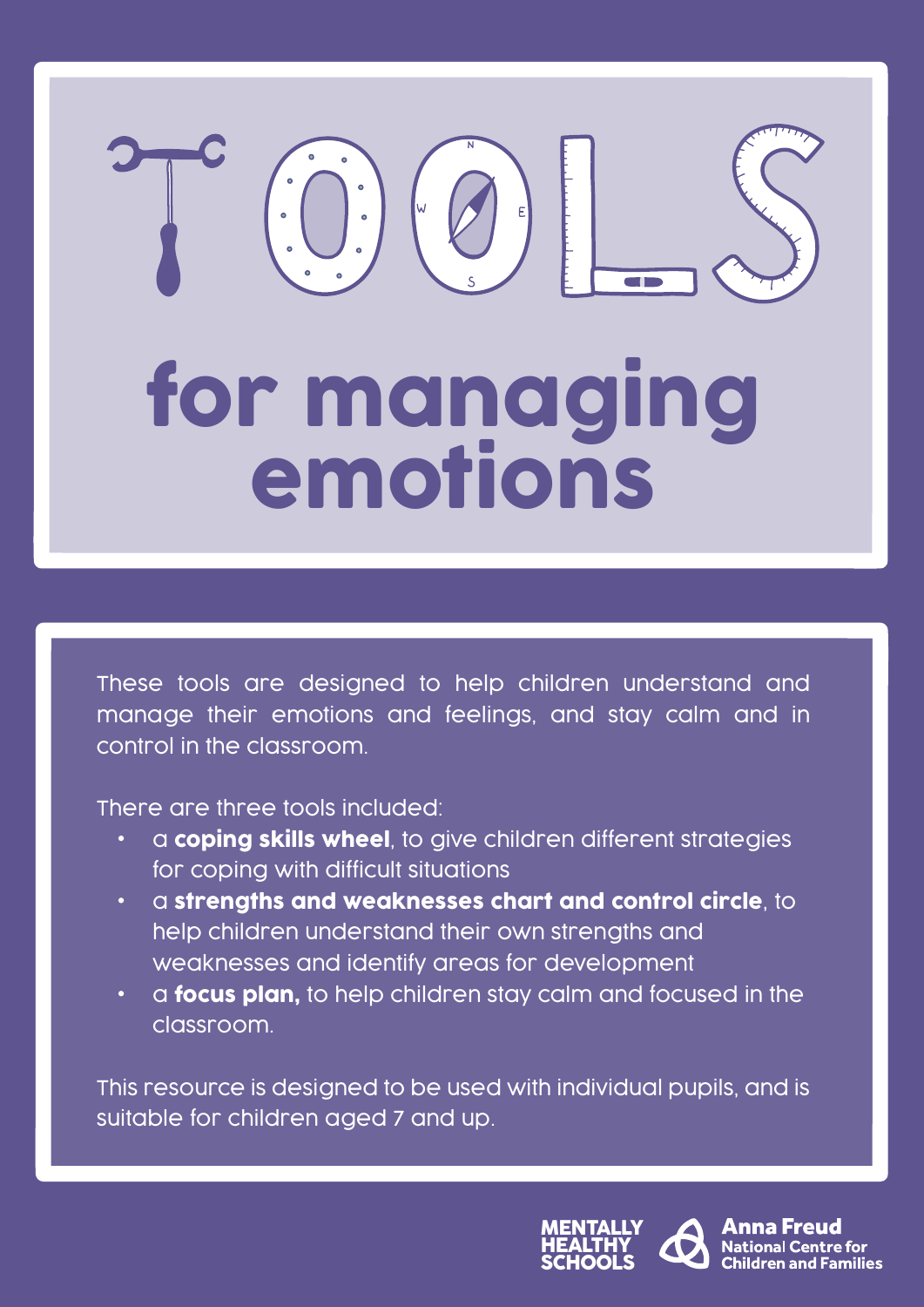### 1 Coping skills wheel

This coping skills wheel is a visual tool for pupils to help them with independent management of anxiety and self care.

Activities have been suggested as prompts for students during moments of difficulty, but we have also left space for children to fill in their own activities which they know support their wellbeing.

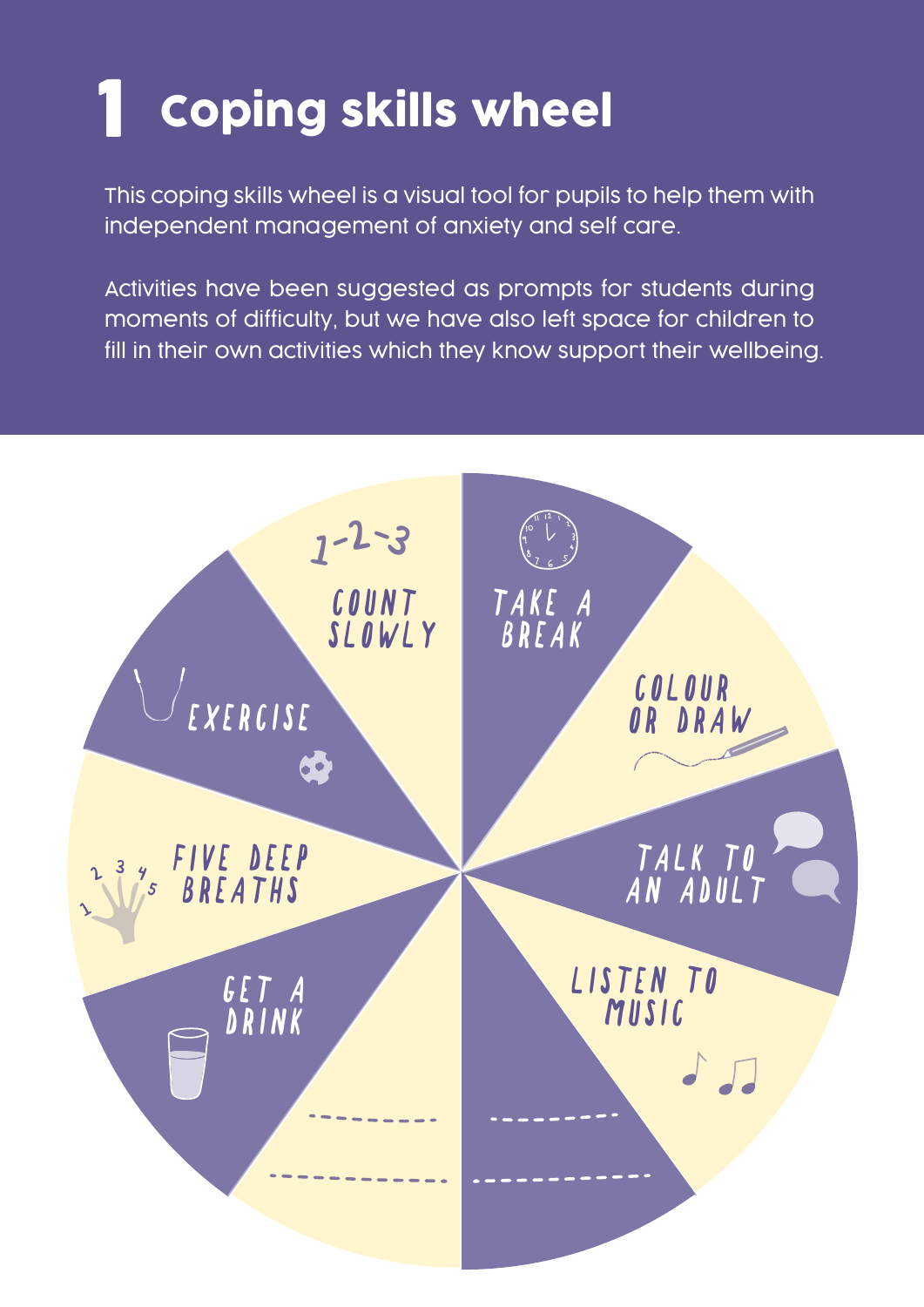## 2 Strengths and weaknesses<br>2 chart

This tool asks pupils to break down their strengths and weaknesses in a structured way, highlighting areas for development.

These strengths and weaknesses can then be plotted on the control circle, helping them to set achievable, positive targets.

We've included some examples of strengths and weaknesses here, which you can share with your pupils as prompts if you'd like to.

Internal strengths: Creativity, flexibility, confident

Internal weaknesses: Insecurity, self-critical, shy

**External strengths:** Supportive family, good friends, in-school support

External weaknesses: Difficulty at home, complicated family dynamics, lack of money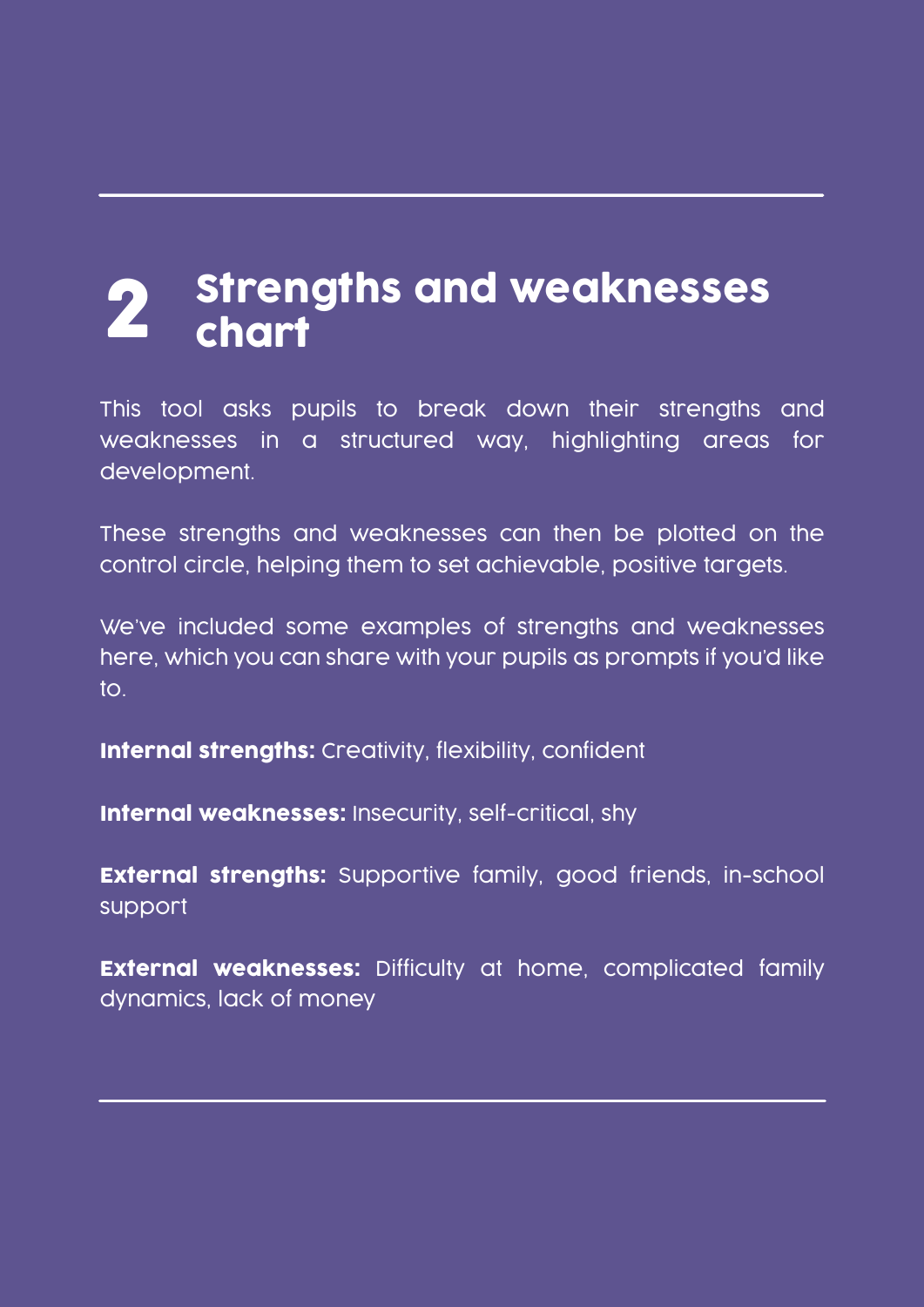